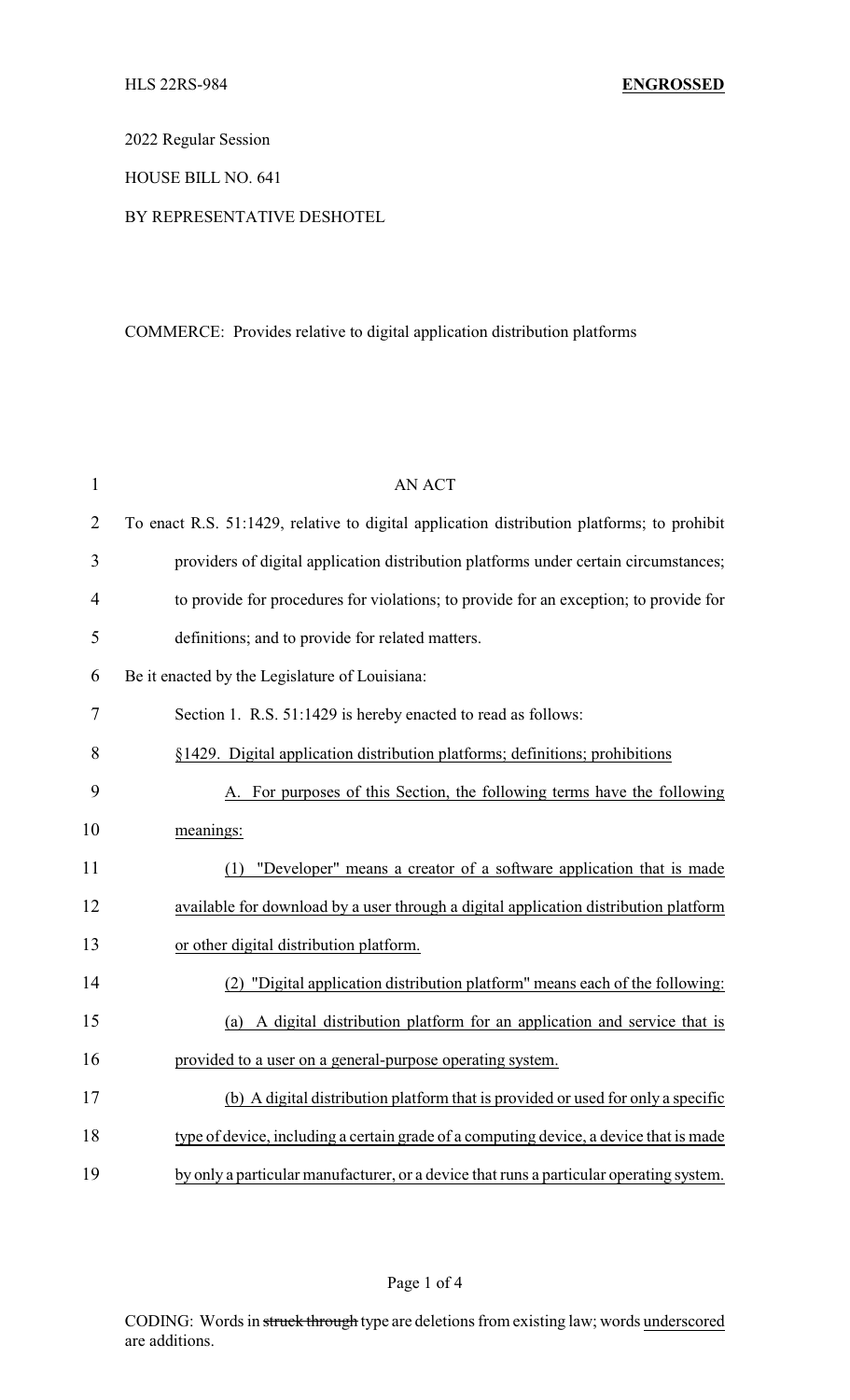| $\mathbf{1}$   | "Domiciled in this state" means a person that conducts a substantial<br>(3)             |
|----------------|-----------------------------------------------------------------------------------------|
| $\overline{2}$ | portion of work to create or to maintain a digital application in this state.           |
| 3              | "General-purpose operating system" means an operating system for<br>(4)                 |
| $\overline{4}$ | general-purpose hardware, including mobile phones, smart phones, tablets, personal      |
| 5              | computers, and other general-purpose devices that are connected to the internet.        |
| 6              | "In-application payment system" means an application, service, or user<br>(5)           |
| 7              | interface that is used to process payments from a user to a developer for a software    |
| 8              | application and a digital and physical product and service distributed through a        |
| 9              | software application.                                                                   |
| 10             | "Louisiana user" means a user whose most recent address shown in the<br>(6)             |
| 11             | records of a provider is located within this state.                                     |
| 12             | (7) "Provider" means a person who owns, operates, implements, or maintains              |
| 13             | a digital application distribution platform or an in-application payment system.        |
| 14             | "Special-purpose digital application distribution platform" means a<br>(8)              |
| 15             | digital distribution platform for a single or specialized category of application or a  |
| 16             | software and service provided to a user on hardware intended primarily for a specific   |
| 17             | purpose, including a gaming console, music player, and any other special-purpose        |
| 18             | device that is connected to the internet.                                               |
| 19             | B. If the cumulative downloads of a software application by a provider of a             |
| 20             | general-purpose operating system with a digital application distribution platform to    |
| 21             | Louisiana users exceed one million downloads in the previous or current calendar        |
| 22             | year, a provider of a digital application distribution platform shall not do any of the |
| 23             | following:                                                                              |
| 24             | Require a developer that is domiciled in this state to use a particular in-<br>(1)      |
| 25             | application payment system as the exclusive mode of accepting payments from a           |
| 26             | user to download a software application onto the operating system or purchase a         |
| 27             | digital or physical product or service through a software application installed on the  |
| 28             | operating system.                                                                       |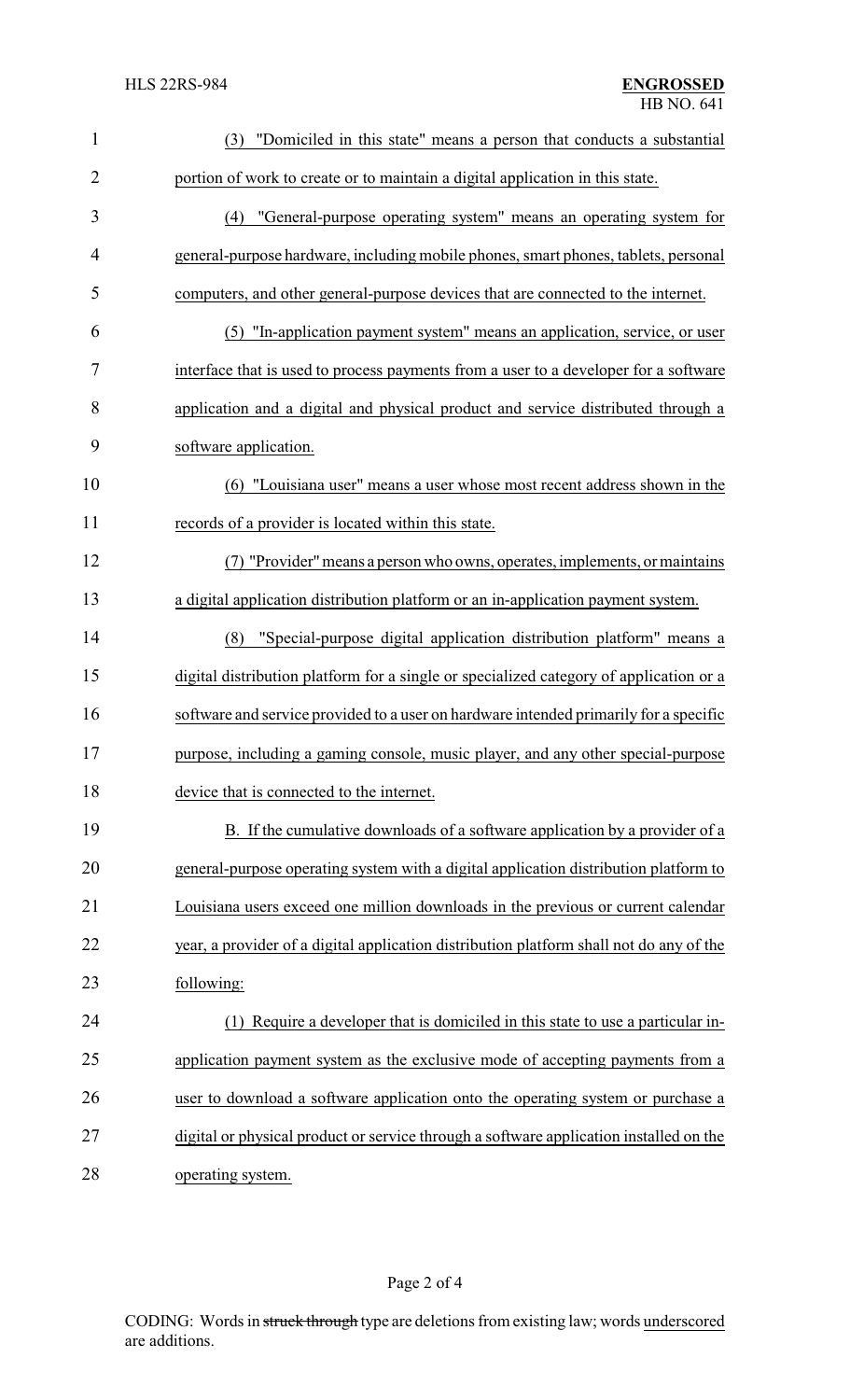| $\mathbf{1}$   | (2) Require exclusive use of a particular in-application payment system as               |
|----------------|------------------------------------------------------------------------------------------|
| $\overline{2}$ | the exclusive mode of accepting payments from a Louisiana user to download a             |
| 3              | software application onto the operating system or purchase a digital or physical         |
| 4              | product or service through a software application installed on the operating system.     |
| 5              | (3) Retaliate against a developer that is domiciled in this state or a Louisiana         |
| 6              | user for using an in-application payment system or digital application distribution      |
| 7              | platform that is not owned by, operated by, or affiliated with the provider or retaliate |
| 8              | against a developer for that use to distribute an application to or accept payments      |
| 9              | from a Louisiana user.                                                                   |
| 10             | C.(1) Any conduct in violation of this Section shall be deemed an unlawful               |
| 11             | practice.                                                                                |
| 12             | A person aggrieved by a violation of this Section may bring an action to                 |
| 13             | enjoin the violation or for restitution. The court may award the plaintiff costs,        |
| 14             | expenses, and reasonable attorney fees.                                                  |
| 15             | The provisions of this Subsection shall not limit any other claims the<br>(3)            |
| 16             | plaintiff may have under any other provision of law.                                     |
| 17             | D. This Section shall not apply with respect to a special-purpose digital                |
| 18             | application distribution platform.                                                       |
| 19             | E. The office of the attorney general shall receive complaints and investigate           |
| 20             | violations of this Section and may bring an action in any court of competent             |
| 21             | jurisdiction to obtain legal or equitable relief on behalf of a person aggrieved by the  |
| 22             | violation.                                                                               |

## DIGEST

The digest printed below was prepared by House Legislative Services. It constitutes no part of the legislative instrument. The keyword, one-liner, abstract, and digest do not constitute part of the law or proof or indicia of legislative intent. [R.S. 1:13(B) and 24:177(E)]

| HB 641 Engrossed | 2022 Regular Session | Deshotel |
|------------------|----------------------|----------|
|------------------|----------------------|----------|

**Abstract:** Provides relative to digital application distribution platforms.

Proposed law provides definitions for developer, digital application distribution platform, domiciled in this state, general-purpose operating system, in-application payment system, Louisiana user, provider, and special-purpose digital application distribution platform.

Page 3 of 4

CODING: Words in struck through type are deletions from existing law; words underscored are additions.